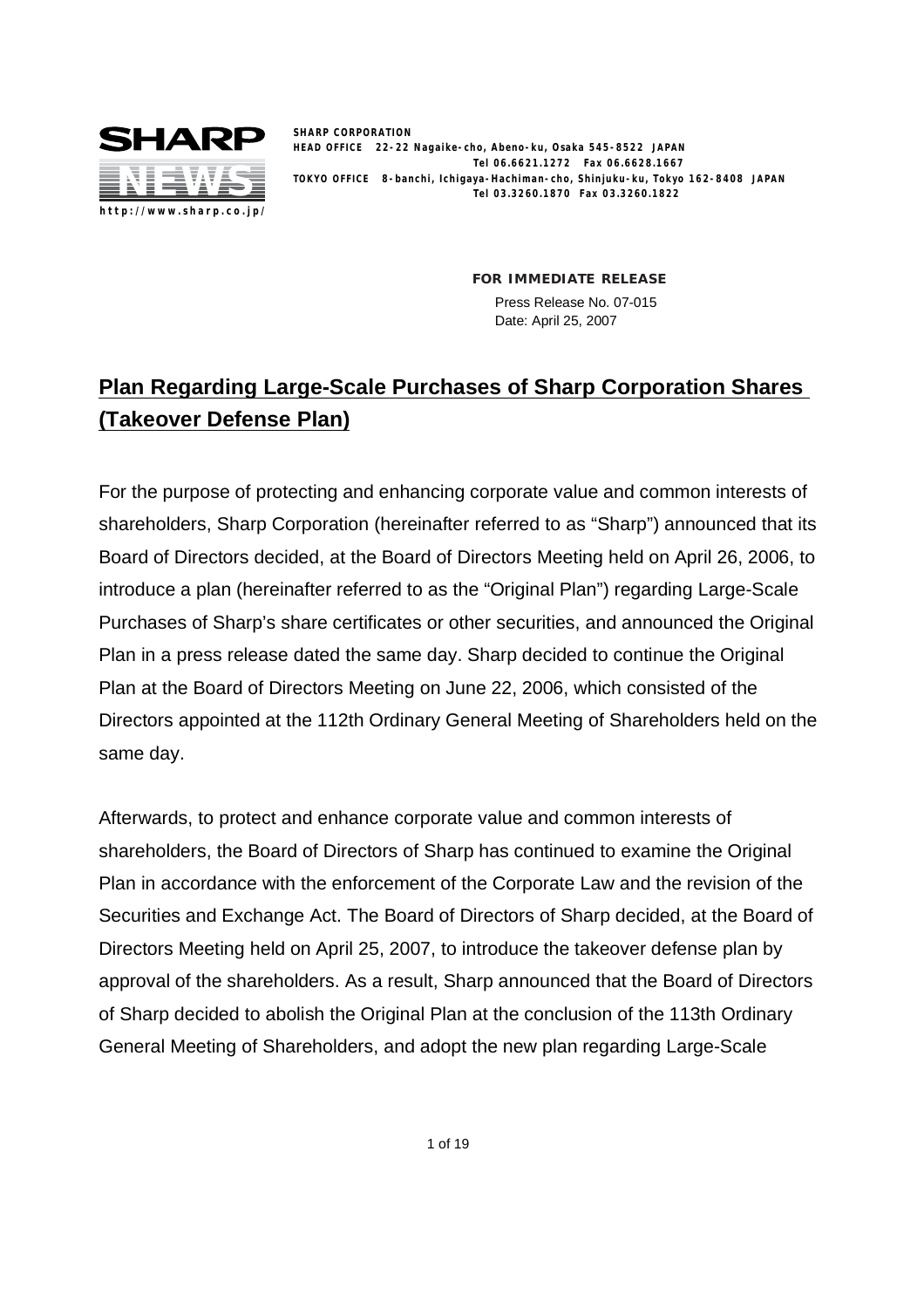Purchases of Sharp's shares (hereinafter referred to as the "Plan"), described in the attachment, on condition that the shareholders approve the plan at that meeting.

The Plan will take effect on the day of approval by shareholders at the 113th Ordinary General Meeting of Shareholders, and then the Board of Directors of Sharp consults with the Shareholders at the annual Ordinary General Meeting regarding whether the Plan should remain in effect.

The purpose of the Plan's introduction is to protect and enhance corporate value and common interests of shareholders. Large-Scale Purchase Rules, which had also been provided for the Original Plan, are provided to enable the shareholders to adequately judge the situation by requiring Large-Scale Purchasers of Sharp's shares to provide sufficient information including, but not limited to, the purposes and methods of the purchase, the amount and type of consideration, basis for determination of the purchase price, and by giving the Board of Directors of Sharp an adequate assessment period. Therefore, the Plan does not reject the Large-Scale Purchases per se. Rather, whether to permit Large-Scale Purchases should be entrusted to the shareholders.

The Board of Directors of Sharp recognized no proposal of Large-Scale Purchases as of April 25, 2007.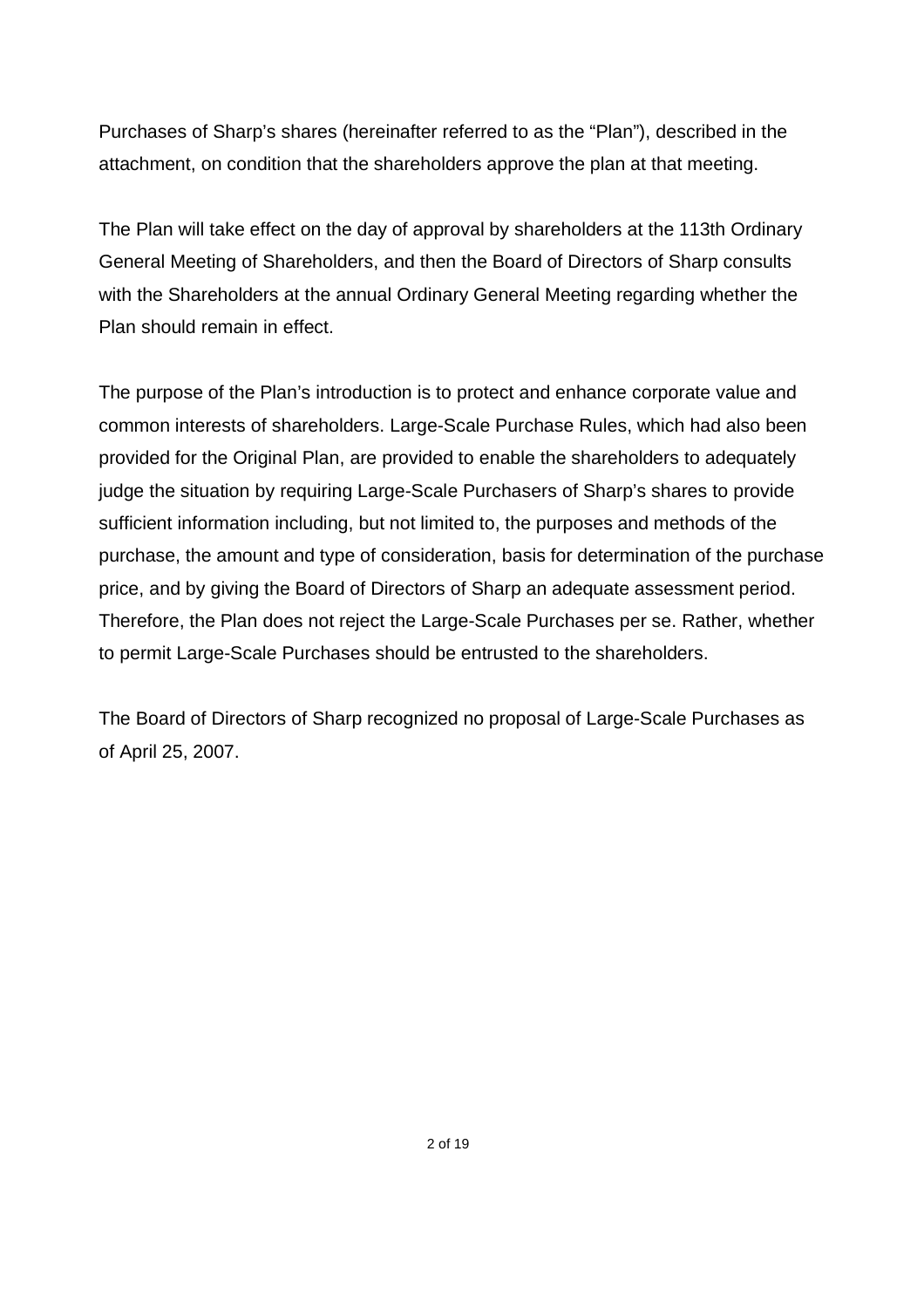## (Attachment)

# Plan Regarding Large-Scale Purchases of Sharp Corporation Shares (Takeover Defense Plan)

# I. Basic Policy In Reference to the Persons Who Control Decisions on Sharp's Finance and Business Policy

Sharp is a publicly traded company that permits shareholders to freely sell and purchase Sharp's shares without company approval. Therefore, the Board of Directors of Sharp will not reject all Large-Scale Purchases aimed at a takeover so long as the Large-Scale Purchase does not harm corporate value and common interests of shareholders. Whether to permit a Large-Scale Purchase of Sharp's shares should be ultimately entrusted to the shareholders.

However, an inappropriate Large-Scale Purchase may be indicated by, but not limited to, the following:

- judging from its goal, the purchase apparently harms corporate value and common interests of shareholders;
- shareholders being coerced to participate;
- insufficient disclosure of information regarding the Large-Scale Purchase and the Large-Scale Purchaser;
- $\cdot$  the Board of Directors of the target company not being given sufficient time to investigate the Large-Scale Purchase or to provide alternatives; or,
- harming stakeholders such as customers, clients and/or employees and ultimately harming the corporate value

What is especially essential to the Sharp Group is the ability of manufacturing operation to develop and make good use of advanced technology and manufacturing technology for protecting and enhancing corporate value and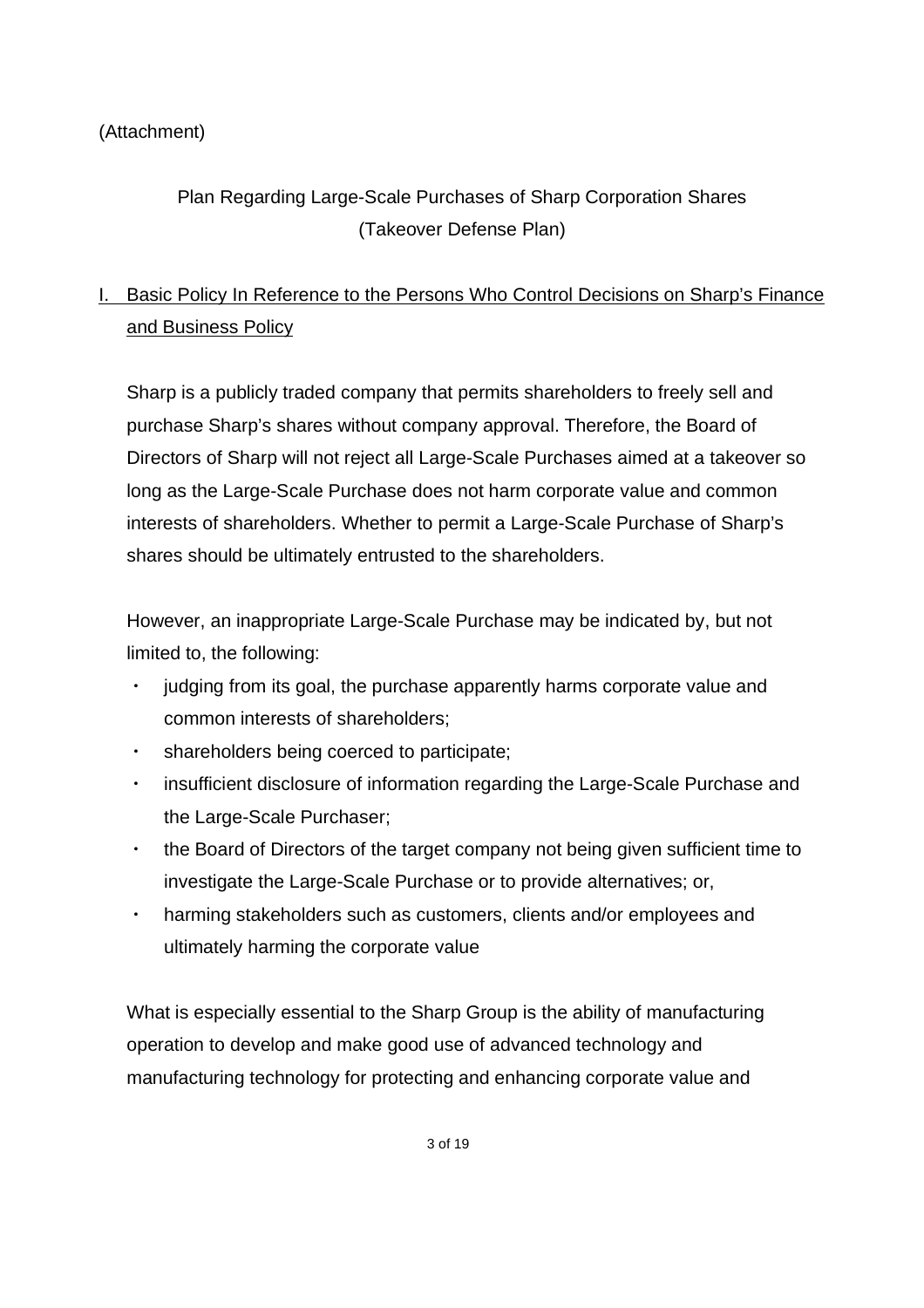common interests of shareholders. However, several years or decades might be needed for Sharp to commercialize the results of research and development. Therefore, management action based on a medium-and long-term perspective is indispensable for us to maximize our corporate value.

In light of the consideration described above, the Board of Directors of Sharp believes that any person who conducts an inappropriate Large-Scale Purchase as described above is not appropriate to be in control of financial and business policy decisions, and reasonable countermeasures are necessary to be taken if an inappropriate Large-Scale Purchase is actually conducted.

## II. Exceptional Actions to Contribute to Achieving the Basic Policy including Effective Practical Use of Sharp's Assets, and Forming Appropriate Company Groups

In addition to the actions described in III, the exceptional actions are as follows:

### 1. Action based on Mid- and Long-Term Business Strategy

Sharp Group has endeavored to enhance corporate value and contribute to society through the creation of highly distinctive products based on advanced original devices by making use of the strength of its vertically-integrated business model under our business creed of "Sincerity and Creativity."

Sharp Group will continue not only to strengthen further development of technology, such as LCDs, our core competence, but also to make best efforts to enhance production capability and improve cost competitiveness. Sharp Group is committed to expand the business of LCD related products such as LCD color TVs globally. This continuing effort will lead Sharp to be a "valued one-of-a-kind-company," which we believe will result in protecting and enhancing corporate value and common interests of shareholders.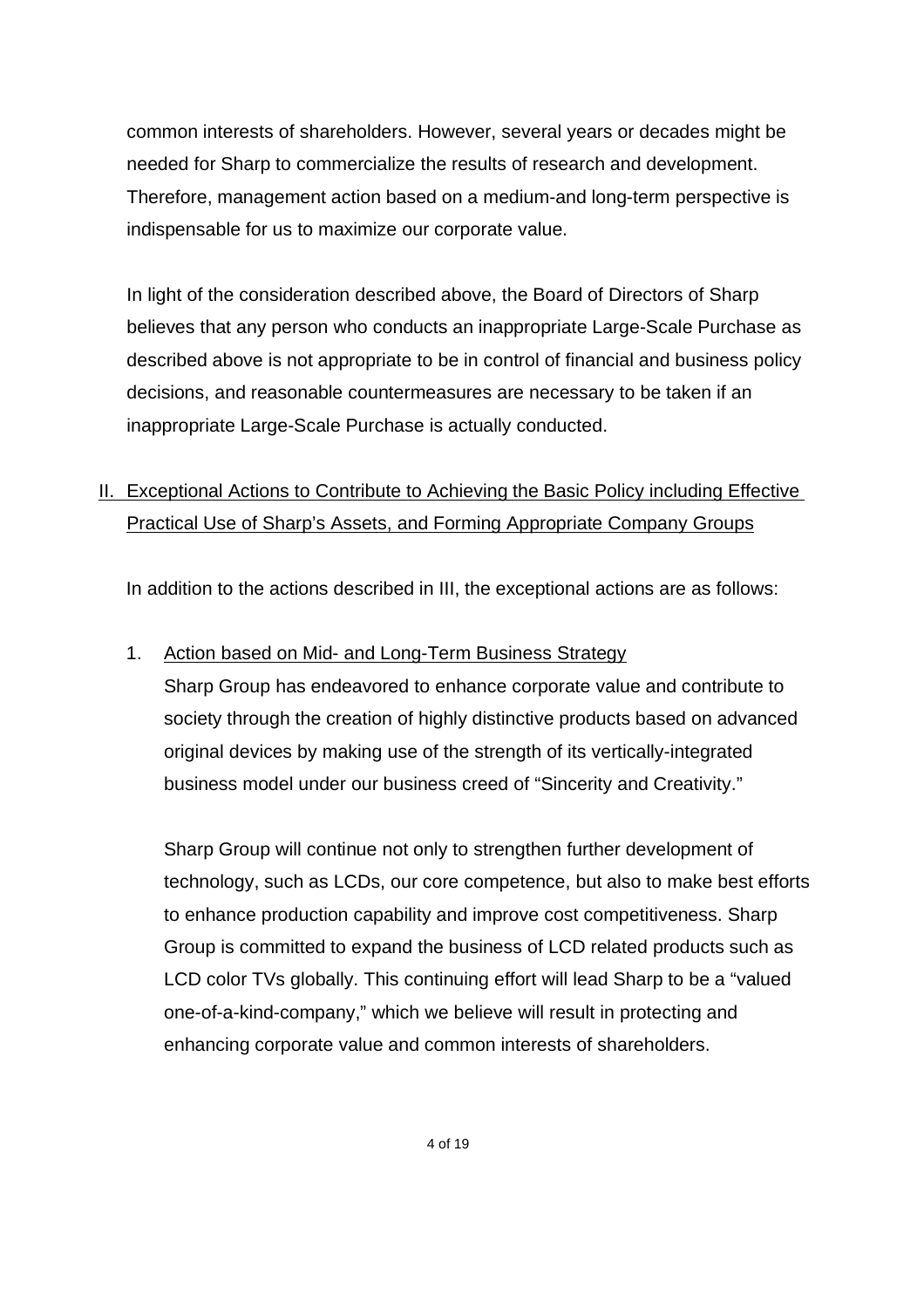Sharp sees the issue of environmental protection as a medium-term business challenge. With our energy-creating and energy-saving technologies, we aim to achieve our corporate vision of being a company that has "zero global warming impact" by fiscal 2010. We will contribute to the realization of a sustainable society by pursuing coexistence of business expansion and environmental protection. Specifically we will work to reduce the environmental burden at all production stages, along with enhancing the business of photovoltaic power generation systems and introducing environmentally friendly products.

#### 2. Basic Policy on Distribution of Earnings

Sharp considers distributing profits to shareholders to be one of management's top priorities. While maintaining consistently stable dividend pay-outs, and while carefully considering our consolidated business performance, financial situation and future business development in a comprehensive manner, we have been implementing a set of measures to return profits to our shareholders, such as increasing the amount of periodic dividends. We will continue to return profit actively, targeting a consolidated pay-out ratio of 30%.

## III. Actions to Prevent Persons Deemed Inappropriate, in Light of the Basic Policy, from Controlling Decisions on Sharp's Financial and Business Policy

1. Necessity of the Plan Regarding Large-Scale Purchases of Sharp's Shares Sharp Group's wide range of business fields includes Audio-Visual and Communication Equipment, Home Appliances, Information Equipment, LSIs, LCDs and Other Electronic Components. Most of the results of research and development and manufacturing technology know-how, which are sources of our corporate value, are confidential. Therefore, shareholders requested to sell shares by a Large-Scale Purchaser and faced with deciding whether a Large-Scale Purchase offer is reasonable may not easily evaluate our corporate value within a limited time, since shareholders need to estimate the value of the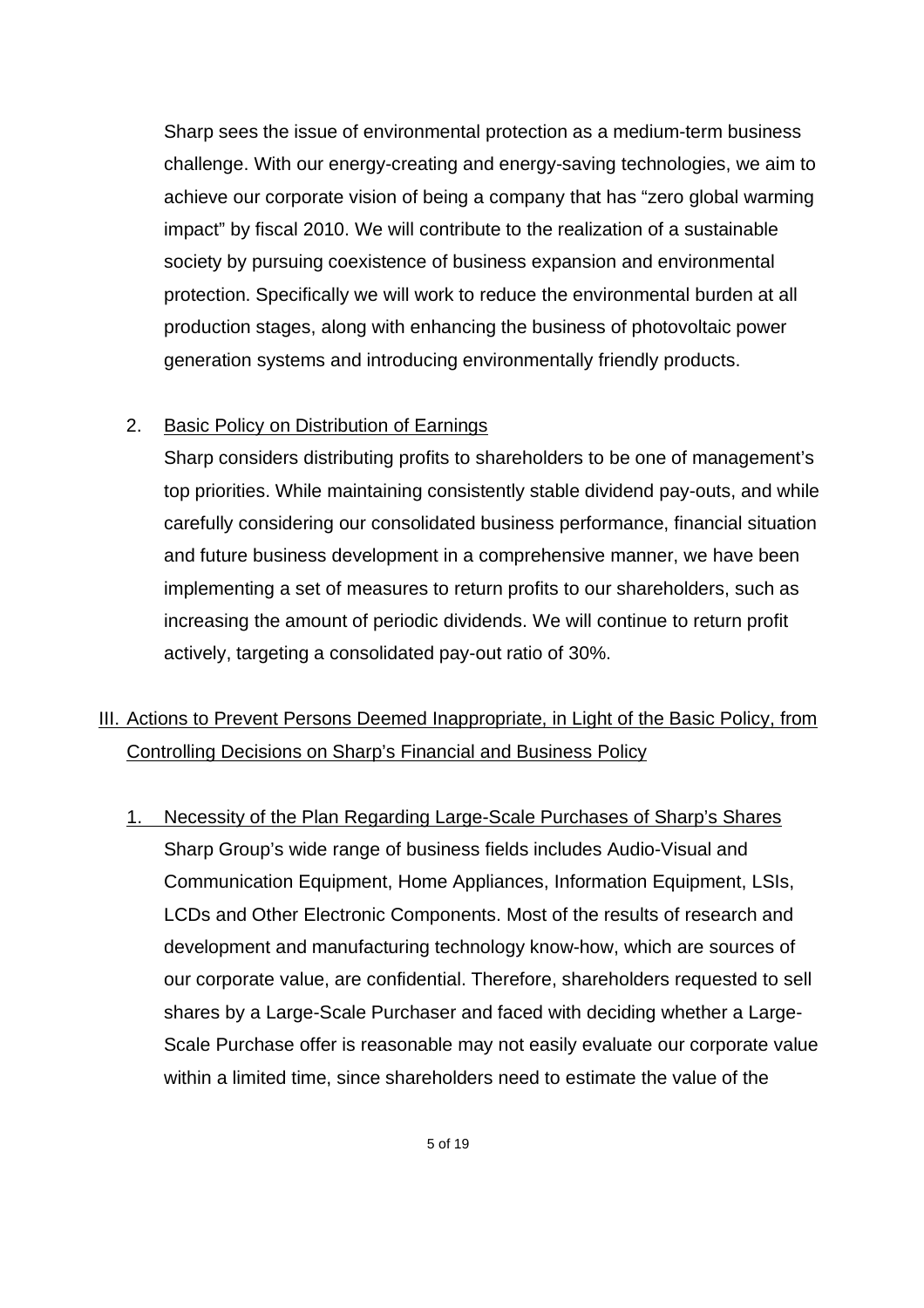possibility of commercializing the results of research and development or knowhow, and the technological synergy between devices and products.

The Board of Directors of Sharp believes that purchases of Sharp's shares by a group of shareholders\* with an intent to obtain 20% or more of the total voting rights of Sharp, or purchases of Sharp's shares resulting in a group of shareholders holding 20% or more of the total voting rights of Sharp, without the prior consent of the Board of Directors of Sharp (A purchase of Sharp's shares as described above shall be hereinafter referred to as a "Large-Scale Purchase," and A person or a company intending to conduct a Large-Scale Purchase shall be hereinafter referred to as a "Large-Scale Purchaser.") should be conducted in accordance with certain reasonable rules, to protect and enhance corporate value and common interests of shareholders.

Therefore, the Board of Directors of Sharp has established rules regarding Large-Scale Purchases (hereinafter referred to as "Large-Scale Purchase Rules") and requires a Large-Scale Purchaser to follow the Large-Scale Purchase Rules. In addition, based on the advice and recommendations of a Special Committee (refer to Exhibit 3) composed of experienced outsiders and all outside auditors, the Board of Directors of Sharp is planning, together with appropriate disclosure, to take reasonable measures to prevent persons deemed inappropriate, in light of the Basic Policy, from controlling decisions on Sharp's financial and business policy. (The plan regarding Large-Scale Purchases of Sharp's shares described in III shall be hereinafter referred to as the "Plan.")

<sup>\*</sup>A group of shareholders shall mean any of the following:

<sup>1)</sup> a holder (defined in Paragraph 1, Article 27-23 of the Securities and Exchange Law of Japan, including a person deemed to as a holder pursuant to Paragraph 3, Article 27-23 thereof) of share certificates or other securities (defined in Paragraph 1, Article 27-23 of the Securities and Exchange Law of Japan) of Sharp, and any joint holders (defined in Paragraph 5, Article 27-23 of the Securities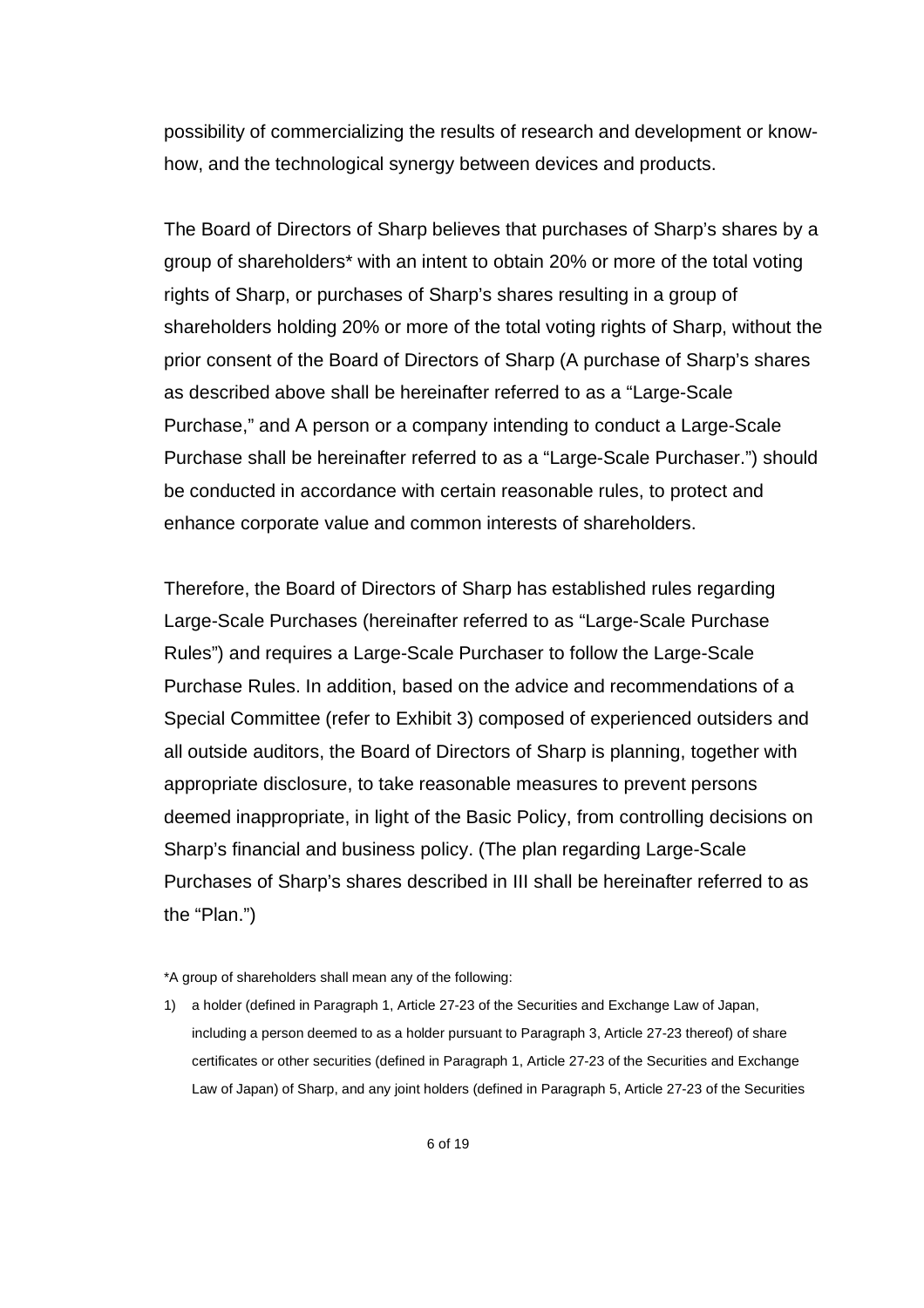and Exchange Law of Japan, including a person deemed as a joint holder pursuant to Paragraph 6, Article 27-23 thereof), or

2) a person or a company who makes a purchase (defined in Paragraph 1, Article 27-2 of the Securities and Exchange Law of Japan, including a purchase made on a securities exchange market) of share certificates or other securities (defined in Paragraph 1, Article 27-2 of the Securities and Exchange Law of Japan) of Sharp, and any specially related parties (defined in Paragraph 7, Article 27-2 of the Securities and Exchange Law of Japan); hereinafter the same.

#### 2. Plan Details

- (1) Establishment of Large-Scale Purchase Rules
	- Large-Scale Purchase Rules require that a Large-Scale Purchaser shall provide the Board of Directors of Sharp with necessary and sufficient information in advance, and after an assessment period has passed, a Large-Scale Purchaser shall be allowed to initiate a Large-Scale Purchase. The details are prescribed as follows.
	- A Large-Scale Purchaser is required to provide necessary and sufficient information (hereinafter referred to as the "Large-Scale Purchase Relevant Information") concerning the contents of the Large-Scale Purchase and the Large-Scale Purchaser. Each Large-Scale Purchase has distinctive Large-Scale Purchase Relevant Information. Therefore, when a Large-Scale Purchaser intends to initiate a Large-Scale Purchase, the Large-Scale Purchaser is required to submit to Sharp a written document (hereinafter referred to as "Letter of Declaration") that includes a declaration to comply with the Large-Scale Purchase Rules, the name and address of the Large-Scale Purchaser, applicable law under which the Large-Scale Purchaser is established or the governing law of incorporation, the name of the representative director, contact information in Japan and an outline of the Large-Scale Purchase.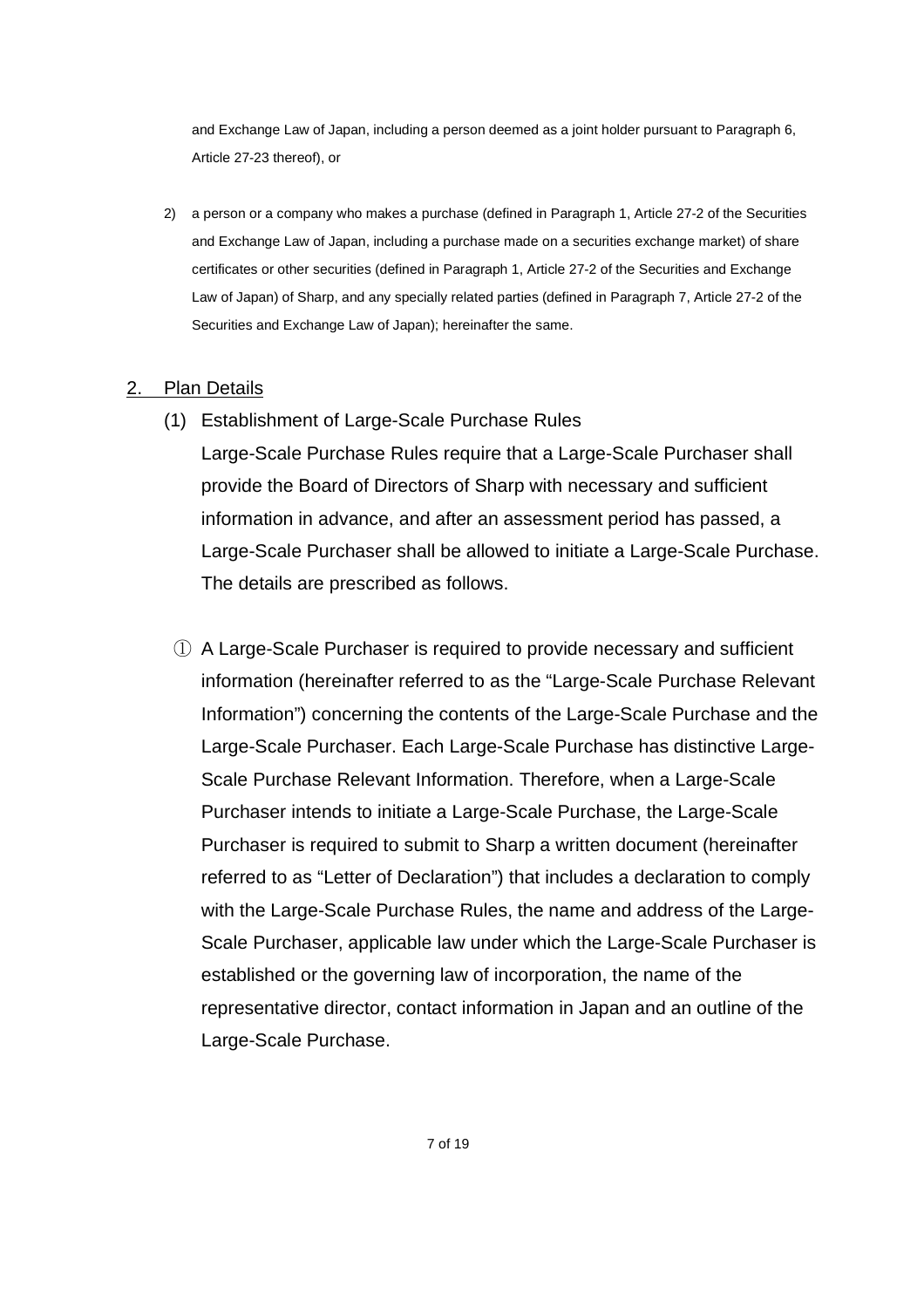- Within five (5) business days after receipt of the Letter of Declaration, Sharp will issue a list to the Large-Scale Purchaser of initially required Large-Scale Purchase Relevant Information for the Large-Scale Purchase and will require the Large-Scale Purchaser to immediately provide such information described in that list. (Large-Scale Purchase Relevant Information includes, but is not limited to, the criteria described below.) If the information initially provided by the Large-Scale Purchaser is deemed to be insufficient, Sharp may require the Large-Scale Purchaser to provide additional information until Sharp determines the provided information is sufficient.
	- (a) An outline of the Large-Scale Purchaser and its group (including name, capital structure, subject matter of its business, financial condition, history of past acquisitions or Large-Scale Purchases, experience in some kind of business as Sharp's business);
	- (b) The purposes, methods and conditions of the purchase (including the amount and type of consideration, basis for determination of the purchase price, the source of funds for the purchase, duration of the purchase, structure of the transaction);
	- (c) An outline of the supplier of the funds (including name, capital structure);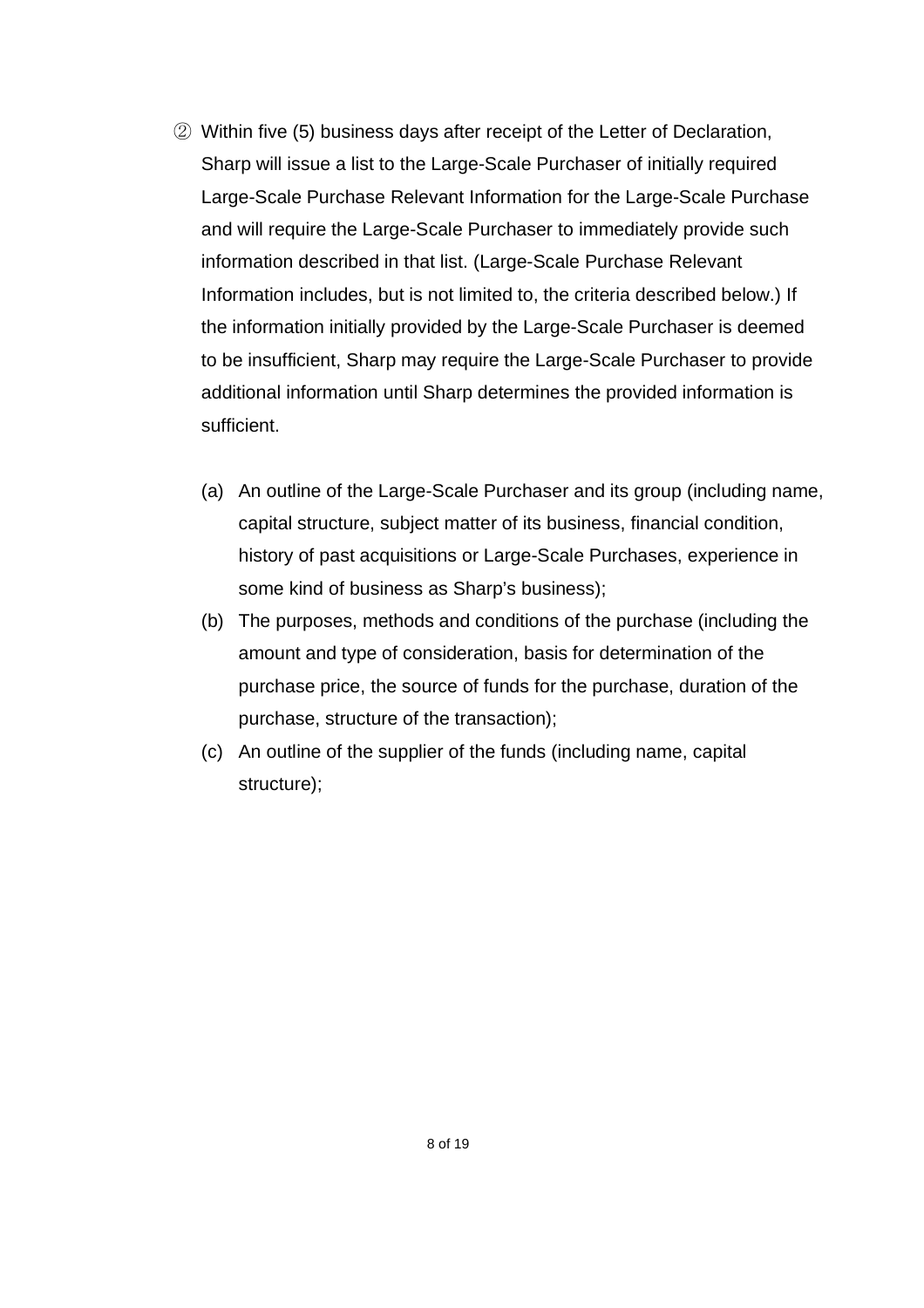- (d) Management Policy the Large-Scale Purchaser intends to adopt after the completion of the Large-Scale Purchase, details of medium- and long-term plans for each business, equity policy, financial policy, dividend policy;
- (e) Policy for putting to use the patents, brands, etc. to continuously enhance corporate value and common interests of shareholders, and the basis of the Policy;
- (f) Policy on whether to change or not to change the treatment of stakeholders (customers, clients, employees, local community and others), that would be implemented after the completion of the Large-Scale Purchase, and the policy's contents.

If a Large-Scale Purchase is proposed, and disclosure is considered necessary for shareholders to make decisions, the Board of Directors of Sharp will disclose, at a time it deems appropriate, the facts of such Large-Scale Purchase and all or part of the Large-Scale Purchase Relevant Information provided to the Board of Directors of Sharp.

 After the requirement of the Large-Scale Purchase Relevant Information has been totally satisfied, the Board of Directors of Sharp will have sixty (60) business days, if the counter value will be paid only in Japanese Yen, or ninety (90) business days, if the counter value will be paid in other than Japanese Yen, as a period to assess the purchase (hereinafter referred to as "Assessment Period") during which the Board of Directors of Sharp will assess, investigate, examine, negotiate, form an opinion and seek any alternatives. Therefore, the Large-Scale Purchase will be allowed to commence only after the Assessment Period has passed.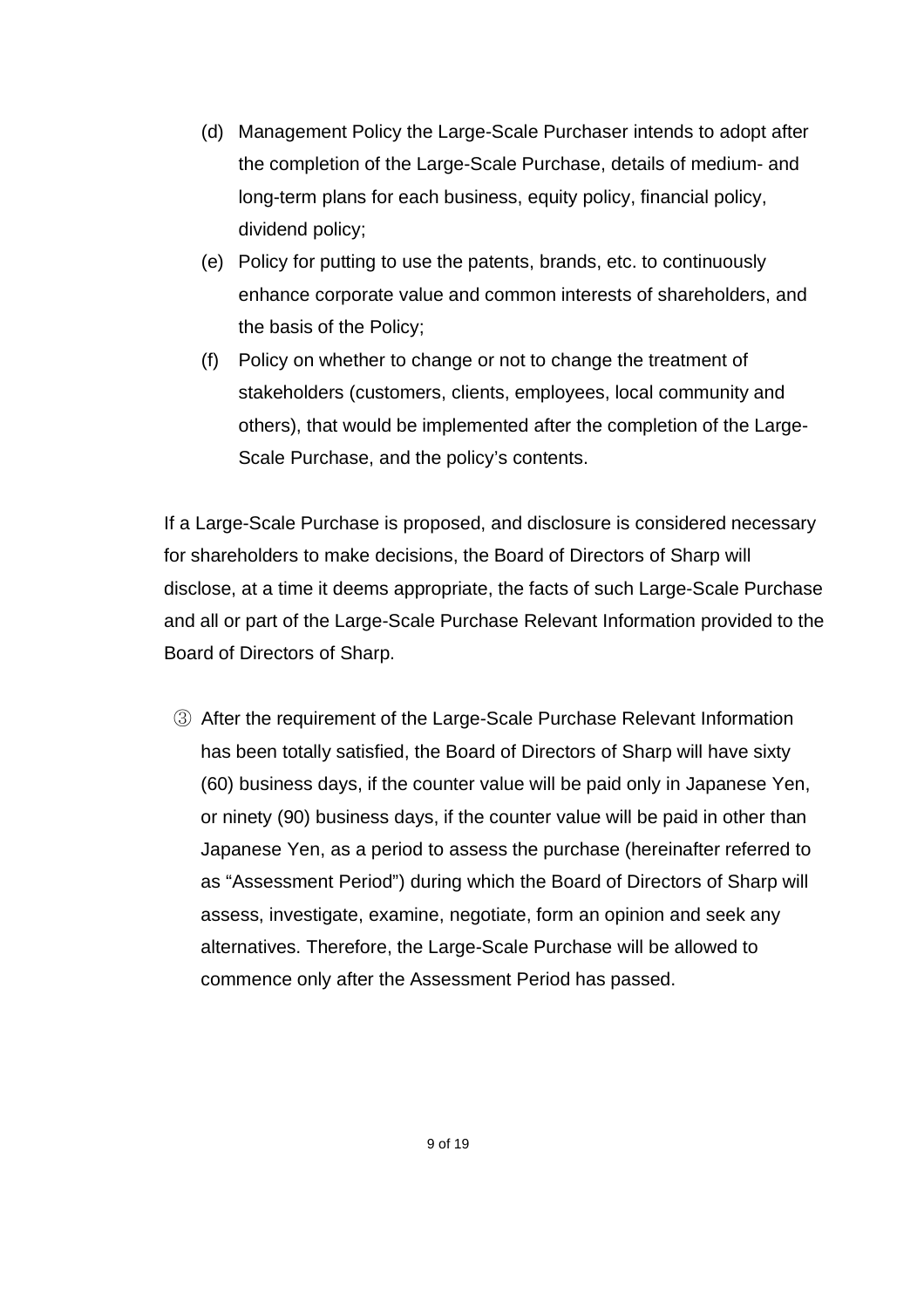(2) Investigation of Large-Scale Purchase and Process of Decision During the Assessment Period, the Board of Directors of Sharp will accurately assess and investigate the provided Large-Scale Purchase Relevant Information to deliberate on its opinion, observing timely disclosure of information, while seeking advice from outside experts including attorneys, financial advisors and certified public accountants. The Board of Directors of Sharp will negotiate with a Large-Scale Purchaser in order to improve the terms of a proposed Large-Scale Purchase if necessary.

Even if a Large-Scale Purchaser complies with the Large-Scale Purchase Rules, the following factors shall be regarded as harmful to corporate value and common interests of shareholders.

- There is no intention to participate in Sharp Group's management, and there is an intention to inflate Sharp's share price and resell the shares to Sharp or its affiliates at an inflated price.
- There is an intention to transfer intellectual property rights, know-how, trade secrets, main clients or customers which are indispensable to Sharp Group's business to a Large-Scale Purchaser or its group by temporarily commandeering Sharp Group's management.
- There is an intention to misappropriate Sharp Group's assets as collateral or funds for loans for a Large-Scale Purchaser or its group.
- There is an intention to dispose of Sharp Group's assets by temporarily commandeering their management, to obtain a temporarily high dividend or to sell the shares at a high price due to payment of a temporarily high dividend.

Before investigation of the Large-Scale Purchase or countermeasures are taken by the Board of Directors of Sharp, the Special Committee, which consists of experienced outsiders and all outside auditors, shall deliberate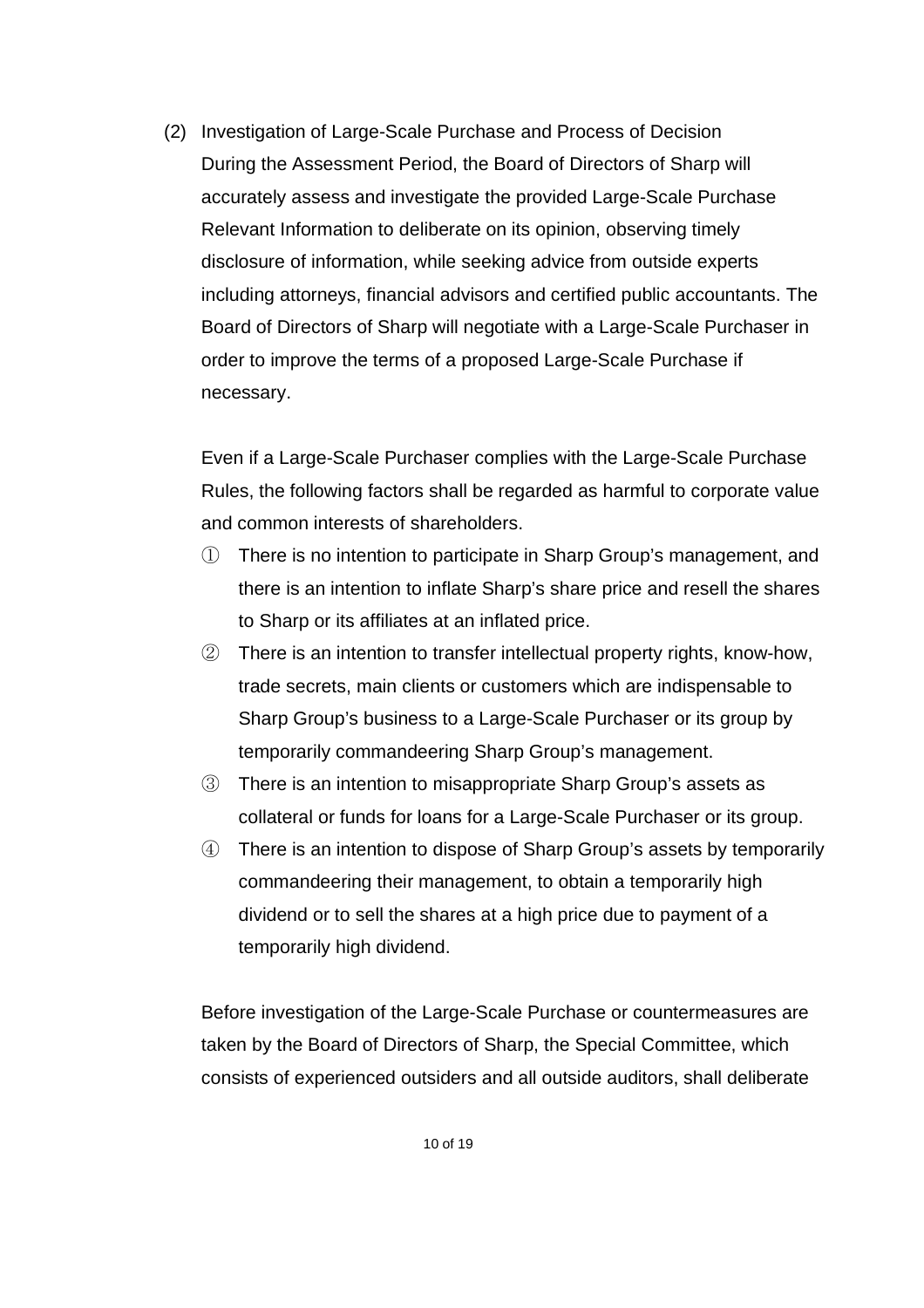on and recommend to the Board of Directors of Sharp whether sanctioning the Large-Scale Purchase is advisable or if countermeasures should be taken. The Board of Directors of Sharp shall fully consider this recommendation and make a final decision concerning countermeasures prescribed in (3) below. After countermeasures are taken, if a Large-Scale Purchaser provides Sharp with necessary and sufficient information, and the Special Committee recommends and the Board of Directors of Sharp decides that the Large-Scale Purchase does not harm corporate value and common interests of shareholders, the Board of Directors of Sharp may cease such countermeasures.

- (3) Countermeasures based on the Plan
	- In case a Large-Scale Purchaser complies with the Large-Scale Purchase Rules, and the Large-Scale Purchase is deemed not to harm corporate value and common interests of shareholders: The Board of Directors of Sharp will not take any countermeasures.
	- $\circled{2}$  In case a Large-Scale Purchaser does not comply with the Large-Scale Purchase Rules:

If a Large-Scale Purchaser does not comply with the Large-Scale Purchase Rules and initiates the Large-Scale Purchase, or deviates from the Large-Scale Purchase Rules, the Board of Directors of Sharp may take countermeasures, such as a share split, or a gratis allotment of stock acquisition rights, as permitted by law, regulations or by-laws in effect at the time, to protect corporate value and common interests of shareholders. The Board of Directors of Sharp shall, at its discretion, choose at the time the most reasonable and appropriate countermeasures.

 In case a Large-Scale Purchaser complies with the Large-Scale Purchase Rules, but the Large-Scale Purchase nevertheless harms corporate value and common interests of shareholders: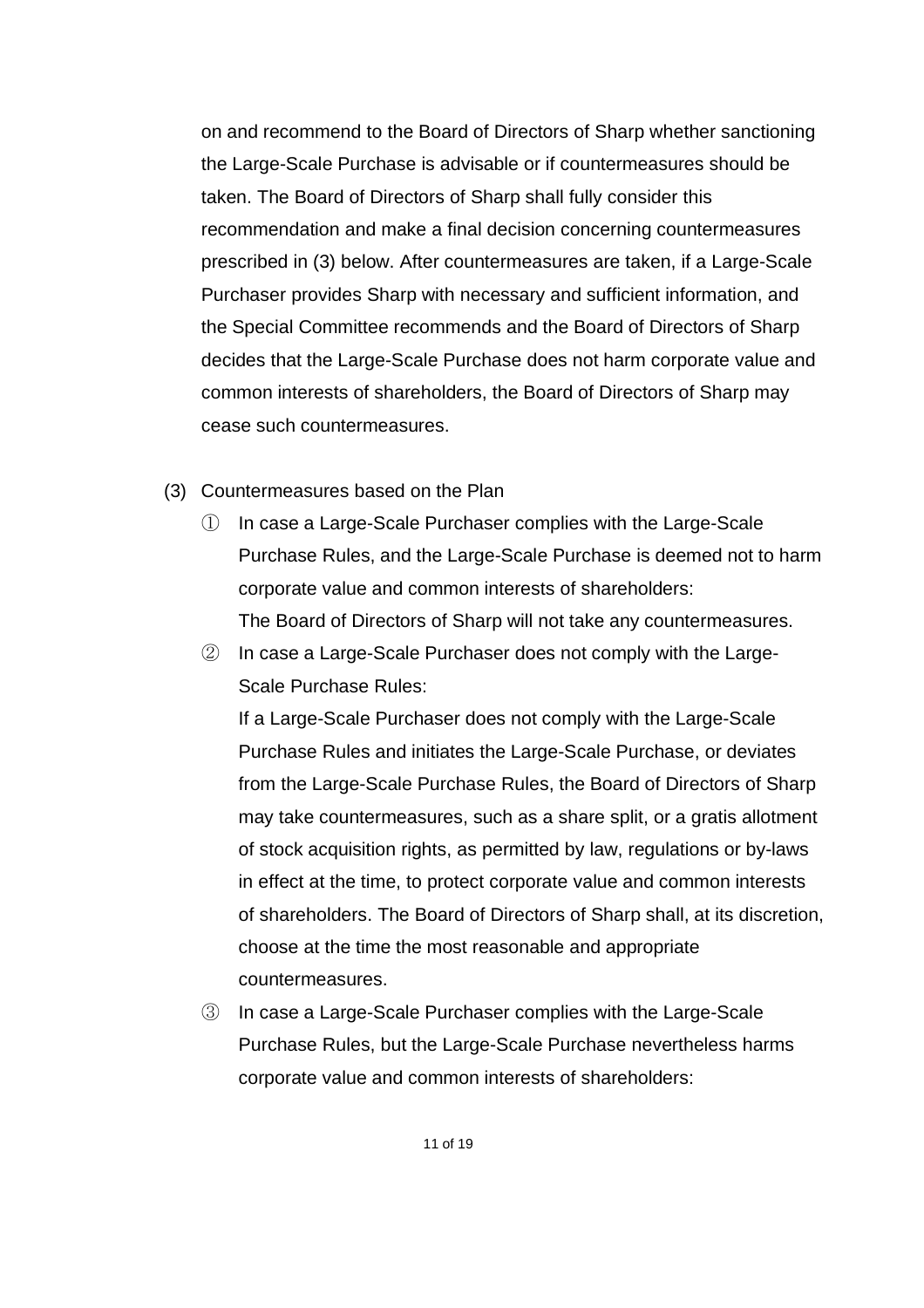If a Large-Scale Purchase deemed harmful to corporate value and common interests of shareholders is initiated, the Board of Directors of Sharp may take countermeasures, such as a share split, or a gratis allotment of stock acquisition rights, as permitted by law, regulations or by-laws in effect at the time, to protect corporate value and common interests of shareholders. The Board of Directors of Sharp shall, at its discretion, choose at the time the most reasonable and appropriate countermeasures.

- 3. Influence on Shareholders and Investors, etc.
	- (1) Influence on shareholders and investors at the time of introduction of the plan:

The Board of Directors of Sharp is not splitting shares or issuing stock acquisition rights at the time of the introduction of the plan. The introduction of the plan has no direct influence on the rights and interests of shareholders and investors.

(2) Influence on shareholders and investors at the time of taking countermeasures:

The Board of Directors of Sharp will timely disclose information at the time of taking countermeasures against a Large-Scale Purchaser, and adequately consider the interests of shareholders and investors other than the Large-Scale Purchaser.

(3) Necessary procedure for shareholders to be followed when countermeasures are taken: Shareholders shall be registered as owners by the base day determined in a public notification in the event the Board of Directors of Sharp determines to split shares or allot gratis stock acquisition rights. Sharp will notify the shareholders of the details of the method of allotting and exercising stock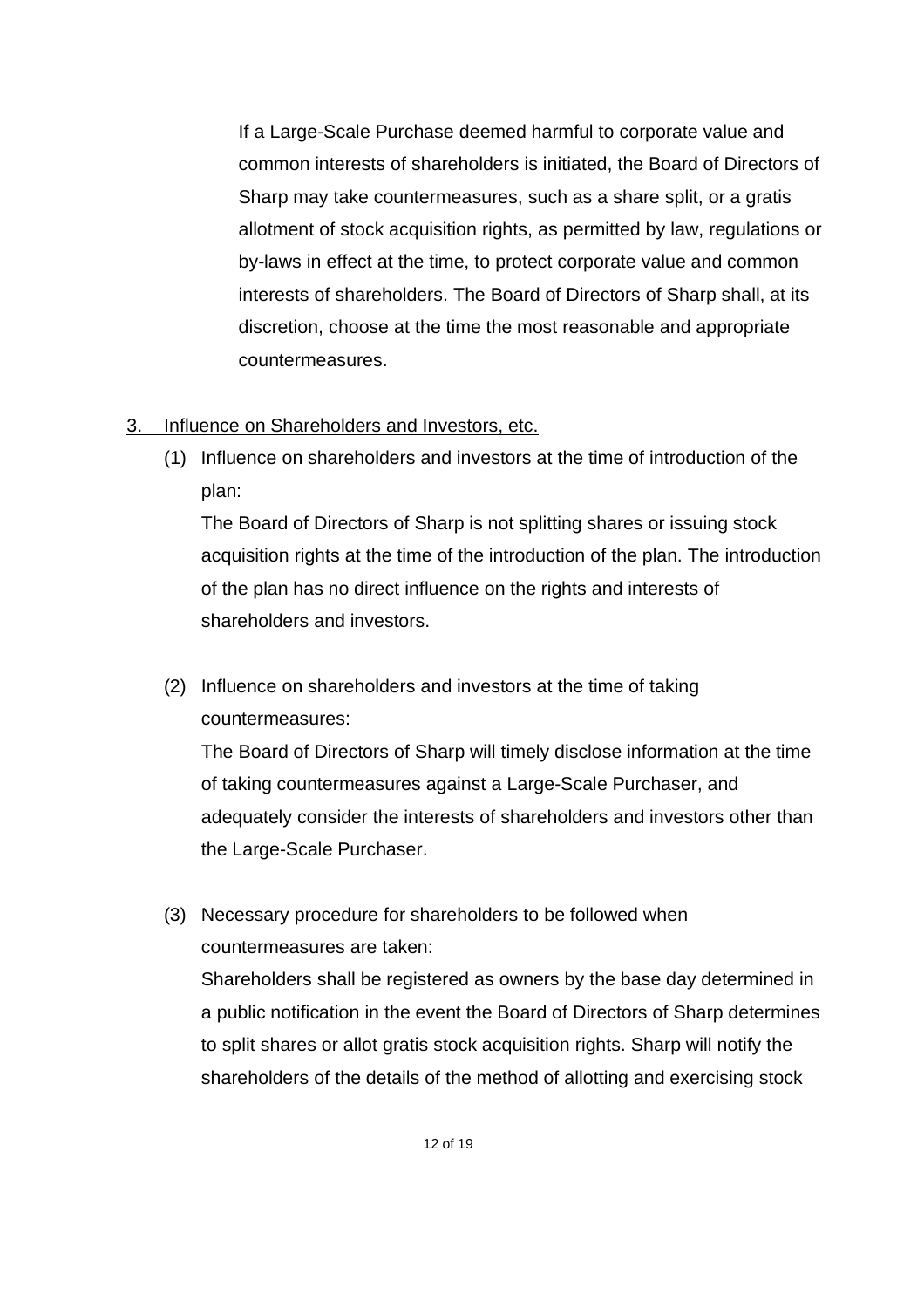acquisition rights in accordance with relevant law and regulations when stock acquisition rights are allotted to shareholders.

## 4. Process of Introducing the Plan

The Board of Directors of Sharp decided at the Board of Directors Meeting held on April 25, 2007 to adopt the Plan on condition that the shareholders approve the Plan at the 113th Ordinary General Meeting of Shareholders. All four (4) auditors including three (3) outside auditors expressed their opinion that the introduction of the plan is adequate.

## 5. Term of the Plan

The Plan is effective from the conclusion of the 113th Ordinary General Meeting of Shareholders until the conclusion of the 114th Ordinary General Meeting of Shareholders held on or before June 30, 2008, on condition that the shareholders approve the Plan at the 113th Meeting. If the shareholders approve the Plan at the 114th Ordinary General Meeting of Shareholders, the Plan will be effective until the conclusion of the subsequent meeting.

The Board of Directors of Sharp may decide to abolish the Plan before expiration. If need be, the Board of Directors of Sharp may revise the plan while the Plan is in effect in accordance with revised laws or revised stock exchange regulations concerning takeover defense plans if such revision will not be contrary to the basic principles of the Plan approved at the Ordinary General Meeting of Shareholders. If the Plan is postponed, abolished or revised, the Board of Directors of Sharp shall immediately disclose such action.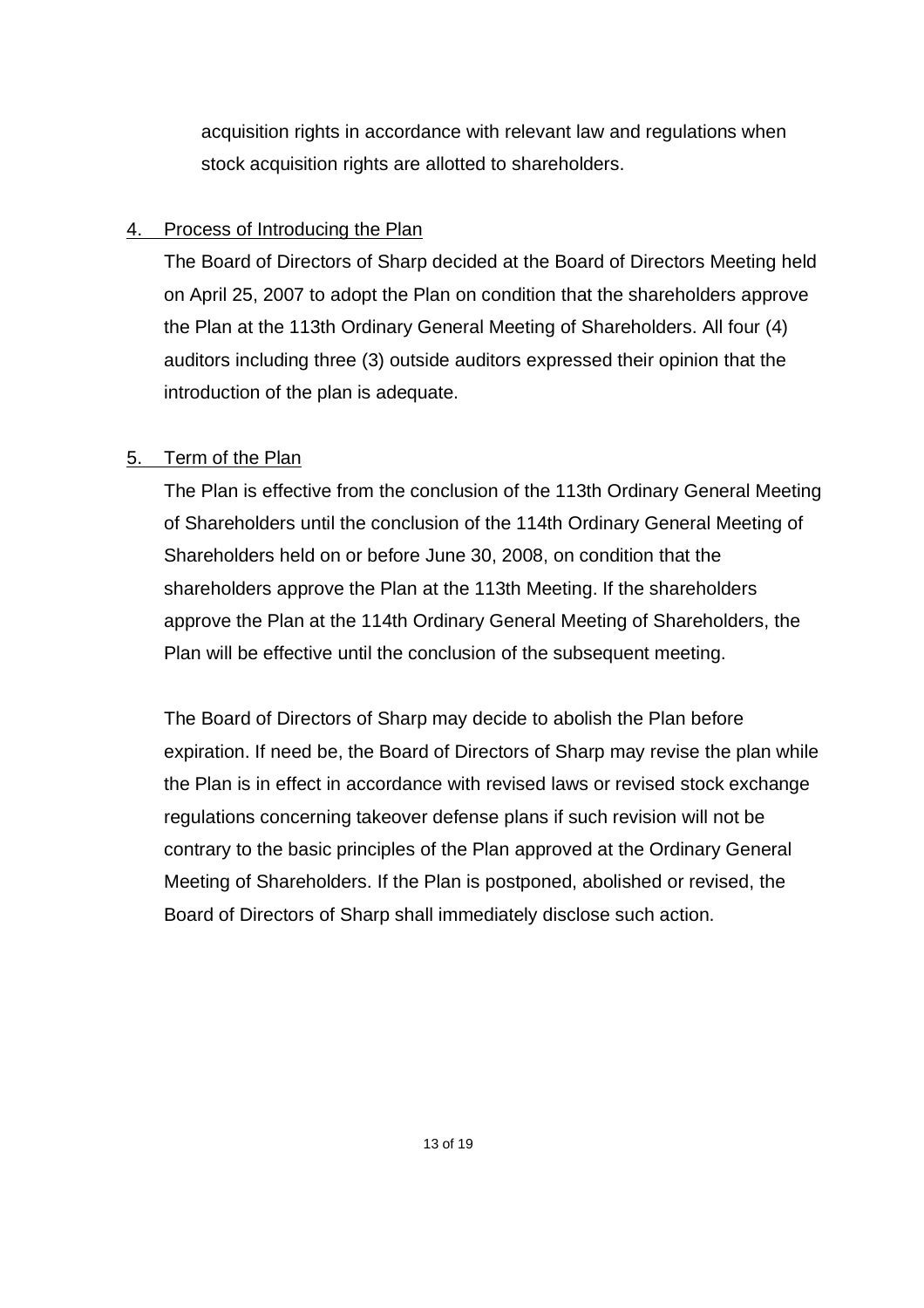IV The fact that, and the reasons why, the Plan is based on the Basic Policy, does not harm corporate value and common interests of shareholders, and is not intended to prolong the respective individuals in their positions of Director

For the reasons set out below, The Board of Directors of Sharp believes that the action described in III is based on the Basic Policy described in I, does not harm corporate value and common interests of shareholders, and is not intended to prolong the respective individuals in their positions of Director.

### 1. The Plan is based on the Basic Policy.

The Plan's provisions include the contents of Large-Scale Purchase Rules, measures for Large-Scale Purchases, establishment of the Special Committee and the effects on shareholders and investors.

The Plan clearly requires a Large-Scale Purchaser to provide the Board of Directors of Sharp with necessary and sufficient information in advance, a Large-Scale Purchaser shall be allowed to initiate a Large-Scale Purchase after an Assessment Period has passed, and the Board of Directors of Sharp may take countermeasures if a Large-Scale Purchaser does not comply with these provisions.

The Plan prevents inappropriate Large-Scale Purchases deemed to harm corporate value and common interests of shareholders even if a Large-Scale Purchaser complies with the Large-Scale Purchase Rules, and provides that the Board of Directors of Sharp may take reasonable countermeasures in the event of an inappropriate Large-Scale Purchase.

Therefore, the Plan is established in accordance with the Basic Policy.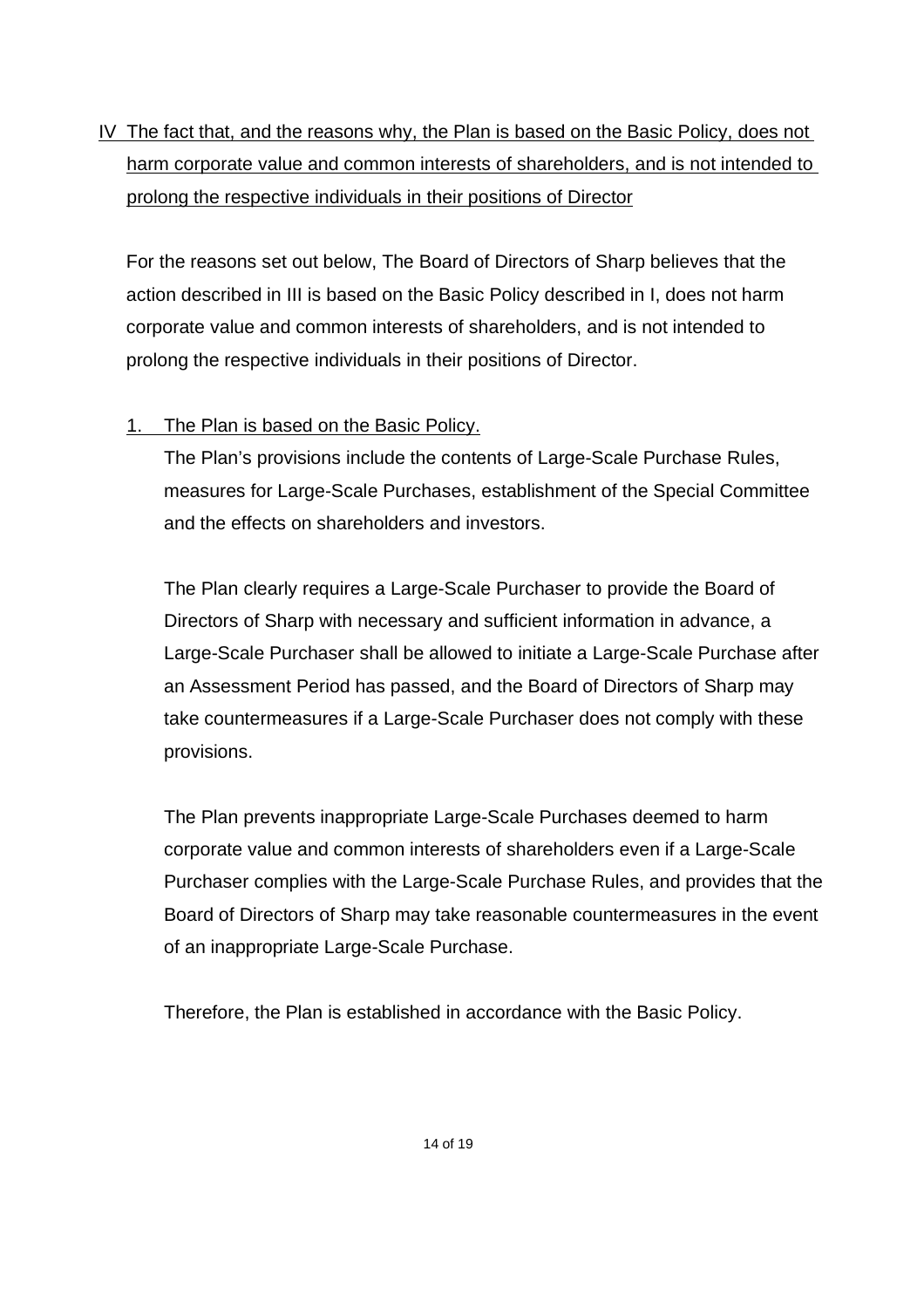2. The Plan does not harm corporate value and common interests of shareholders. As described in I, the Basic Policy respects corporate value and common interests of shareholders. The Plan is established in accordance with A) the Basic Policy, B) the three (3) principles provided in the "Guidelines Regarding Takeover Defense for the Purpose of Protection and Enhancement of Corporate Value and Shareholders' Common Interests" ((i) Protection and Enhancement of Corporate Value and Shareholders' Common Interests, (ii) Prior Disclosure and Shareholders' Will and (iii) Necessity and Reasonableness), promulgated by the Ministry of Economy, Trade and Industry and the Ministry of Justice on May 27, 2005, and C) the duties concerning the adoption of takeover defenses (Sufficient Disclosure, Transparency, Effect on the Market and Respect for Shareholders' Rights) provided in the "Timely Disclosure Rules," promulgated by Tokyo Stock Exchange, Inc. The Plan provides that the shareholders shall be provided with the necessary information to enable them to decide whether they accept the Large-Scale Purchase, and proposal of alternatives by the Board of Directors of Sharp. Therefore, the Plan is designed to enable the shareholders and investors to make an informed decision, and does not harm corporate value and common interests of shareholders, rather enhances such value and interests.

Furthermore, the Plan will be enacted or renewed depending on whether the shareholders approve the Plan, and the plan will be renewed or abolished if shareholders wish to do so. This indicates that the Plan does not harm corporate value and common interests of shareholders.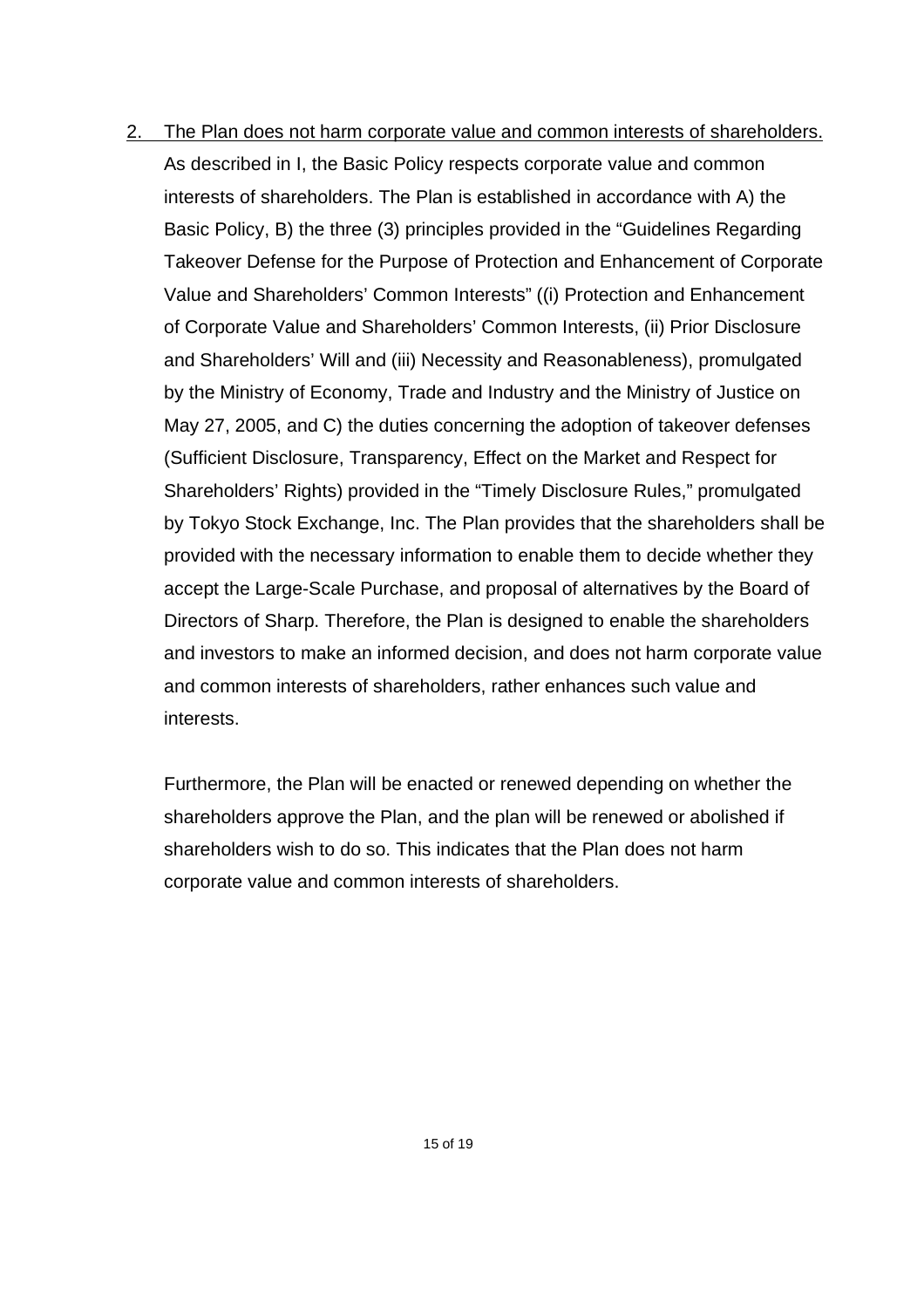3. The Plan is not intended to prolong the respective individuals in their positions of Director.

The Plan recognizes that whether to permit a Large-Scale Purchase of Sharp's shares should be ultimately entrusted to the shareholders. The Plan prevents inappropriate Large-Scale Purchases, and requires compliance with the Large-Scale Purchase Rules and provides for potential countermeasures to protect corporate value and common interests of shareholders. The Plan clearly provides detailed countermeasures in advance for the Board of Directors of Sharp to take against inappropriate Large-Scale Purchases. Such countermeasures by the Board of Directors of Sharp shall be taken in accordance with the provisions of the Plan. Not only the decision of the Board of Directors of Sharp, but the approval of the shareholders are required to give effect to the Plan.

When the Board of Directors of Sharp assesses and investigates the Large-Scale Purchases, proposes alternatives, negotiates with a Large-Scale Purchaser, or takes countermeasures, the Board of Directors of Sharp shall fully consider the advice of the Special Committee, which consists of experienced independent outsiders and independent outside auditors, as well as outside experts. The Special Committee's advice and recommendations shall not consider the interests of the Directors. The Plan includes provisions that guarantee due process by the Board of Directors of Sharp.

Therefore, the Plan is clearly not intended to prolong the respective individuals in their positions of Directors.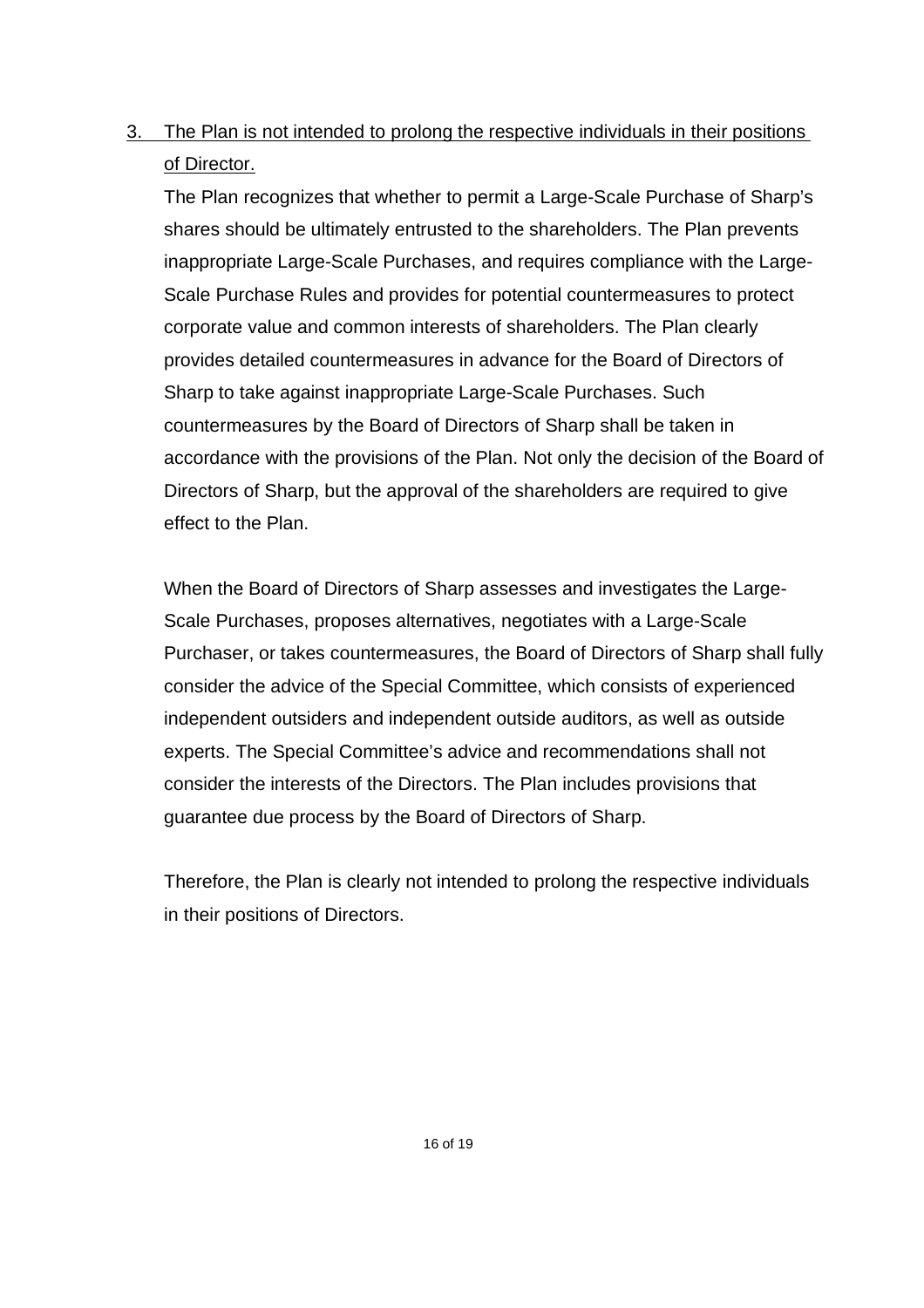## **EXHIBIT 1: Status of shares of Sharp [as of March 31, 2007]**

- (1) Total number of authorized shares: 2,500,000,000 shares
- (2) Total number of issued shares: 1,110,699,887 shares (20,021,018 treasury shares included)
- (3) Number of shareholders: 83,319
- (4) Major shareholders (Top 10)

| Names of shareholders                      | Status of investment in our company |                   |
|--------------------------------------------|-------------------------------------|-------------------|
|                                            | Number of shares                    | Percent of shares |
| Nippon Life Insurance Company              | 54,967                              | 4.95              |
| Meiji Yasuda Life Insurance Company        | 47,359                              | 4.26              |
| Mizuho Corporate Bank, Ltd.                | 41,910                              | 3.77              |
| The Bank of Tokyo-Mitsubishi UFJ, Ltd.     | 41,678                              | 3.75              |
| Japan Trustee Services Bank, Ltd.          | 38,127                              | 3.43              |
| The Master Trust Bank of Japan, Ltd.       | 37,974                              | 3.42              |
| The Dai-ichi Mutual Life Insurance Company | 30,704                              | 2.76              |
| Mitsui Sumitomo Insurance Co., Ltd.        | 30,658                              | 2.76              |
| State Street Bank and Trust Company        | 27,210                              | 2.45              |
| Sompo Japan Insurance Inc.                 | 26,870                              | 2.42              |

(x 1,000 shares) (%)

(Note)

- 1. Percent of shares is the percent of the total number of shares issued by Sharp including treasury shares.
- 2. In addition to the above, Mizuho Corporate Bank, Ltd. has 4,770,000 shares of Sharp, which is established as a trust estate for a retirement benefits trust.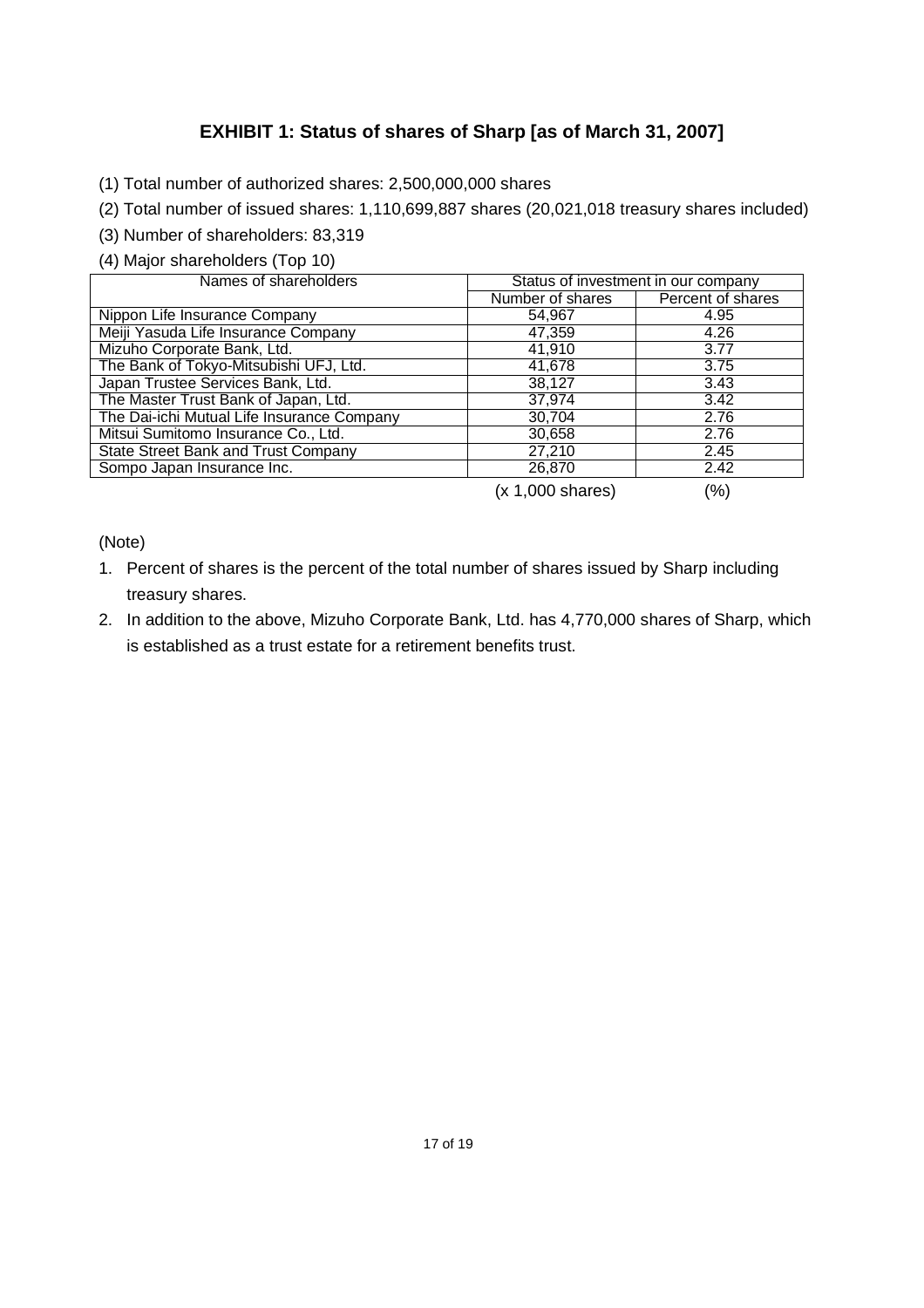

**EXIBIT 2: Plan regarding Large-Scale Purchases of Sharp Corporation Shares**